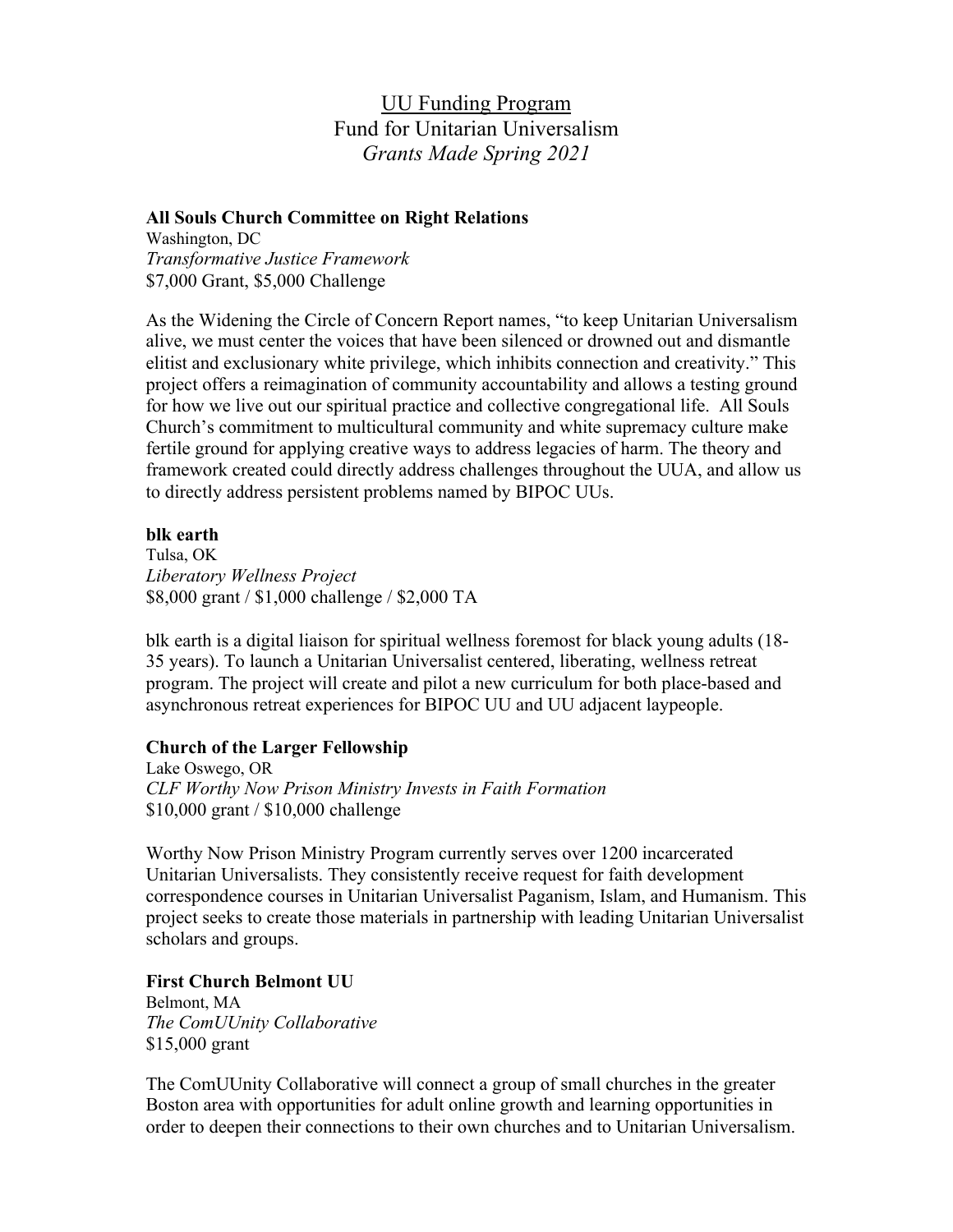Smaller congregations have been especially impacted by the pandemic. First Church will leverage new technologies and create opportunities for hundreds of UUs to connect to wonderful programming and deepen their connections to their communities and to Unitarian Universalism. This project will provide a robust and varied menu of programs for growth and learning to churches who otherwise would not have such opportunities.

#### **First UU Society of San Francisco**

San Francisco, CA *Young Adult Revival Network* \$14,100 grant

YARN is the successor to the Young Adult Ministry Initiative, a one-year effort to initiate a conversation about UU young adult ministry. YAMI officially launched in August 2019 and initially focused on connecting UU young adult ministry leaders. Then the pandemic hit in March 2020, and YAMI switched gears from supporting leaders to direct ministry, building an online community and network of UU young adults. In June 2020, the UUA's Committee on Institutional Change released their final report which included a searing indictment of the UUA's relationship with its young adult community, stating "A tragic and indefensible fact is that we have not reinstated a national youth leadership program or young adult program." Numerous young adults came together during GA 2020 to draft and pass the responsive resolution *"Supporting and Investing in Youth and Young Adults in Unitarian Universalism,"* which called on the UUA to fund young adult ministry. In July 2020, nearly two dozen young adults gathered to pick up where the UUA left off and rebuild the network that once was, using the work the YAMI team did as a base. They christened their efforts the Young Adult Revival Network.

#### **Mirth & Dignity**

Saskatoon, SK *The Digital Ministry Project* \$11,500 Grant / \$3,000 Challenge

The Digital Ministry project will add an educational arm to Mirth and Dignity. The goal is to bring our knowledge of online community building and content creation to UUism as a whole. The focus is on strengthening Digital Shared Ministry within the organization, delivering services to congregations, and providing educational content designed to strengthen the Digital Ministry of individual UUs.

#### **Murray Grove Association**

Lanoka Harbor, NJ *Rise Up For Justice / Renew in Peace* \$7,000 Grant / \$1,500 Challenge

Because of the pandemic, the project pivoted from a concert series with the American Spiritual Ensemble to a virtual broadcast-quality event of presentations and workshops including "Racism as a Public Health Crisis", "Reparations", the UUA Commission on Institutional Change, "Liberation and Salvation". In early 2022 the workshops will be edited for continued discussion with UU online communities.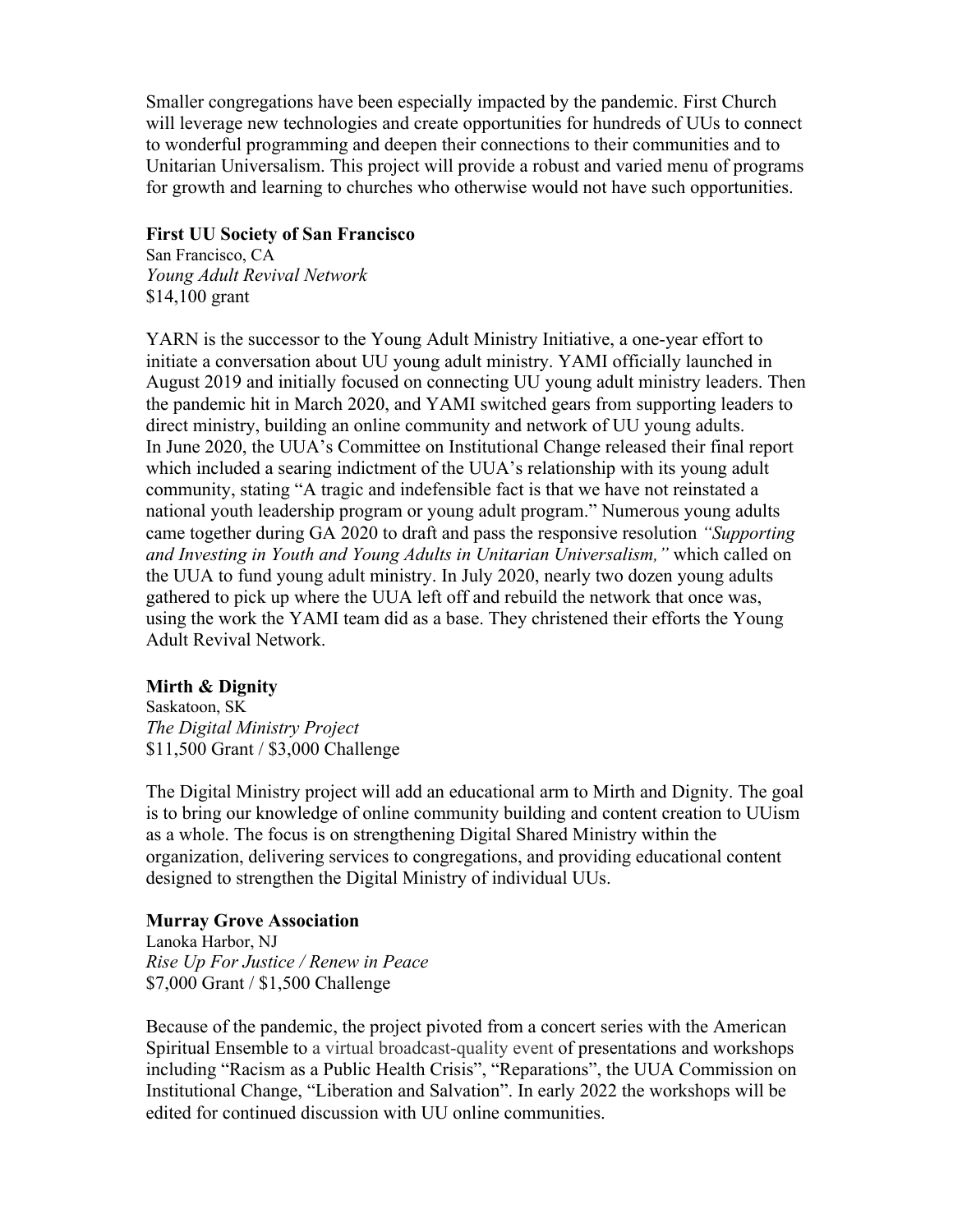## **Pocatello Unitarian Universalist Fellowship**

Pocatello, ID *Unitarian Universalist Community Presence--Phases 1 and 2*  \$8,000 grant / \$2,500 Challenge

To continue UU visibility in the wider community, partnering with emerging community ministry AFC, Inc, and area interest groups of historically marginalized identities, and leading with interfaith and secular relationship development. They continue to build on their successful relationships with the Pocatello NAACP chapter, the campus club PEACE and its diversity programs, while striving to foster relationships with the local Indigenous People of the Shoshone-Bannock Tribe.

## **Sanctuary Boston**

Boston, MA *Boston Area Campus Ministry Coordinator* \$13,000 grant

For a dedicated Campus Ministry Coordinator to connect with UUs at the 45 campuses in the Boston area. Many college students are looking for a spiritual home, many identify as "spiritual, but not religious," but they still want spirituality in community. Sanctuary Boston connects with these 'seekers' all the time and is well-suited for reaching out to the 'religious nones' on campuses across the city. A Campus Ministry Coordinator will oversee training and equipping undergraduate student leaders to organize cross-campus ministry, run programs, and offer community care among students, coordinate student connections as a program of Sanctuary, connect with the Religious Life staff at Boston area colleges for outreach and resource sharing.

## **Sister Source, Inc.**

Frederiksted, VI *Claiming Our Past, present, and Future; Congregational Research & Archival Project* \$10,000 grant / \$2,000 TA

The Congregational Research and Archival Project, a pilot program, partners with two congregations, First Unitarian Church of Chicago and UU Congregation of Atlanta to research the congregational presence of Black, Indigenous, and People of Color, and Trans/Non-Binary members with a focus on Black women and girls. Instead of researching historic personalities, it is time to invite the voices of those women and girls of color that are birth right UUs as well as those coming through our doors.

# **The Mountain Top: A UU BIPOC Community.**

Parker, CO *The Mountain Top/UUs for Racial Justice* \$5,000 grant

This project will strengthen and lead The Mountain Top toward becoming a significant nationwide UU BIPOC community where members find support and grow fully into their spirituality in all its expressions through accessible worship, community building, education, and service, through the development of the necessary foundations and trusting relationships needed for deeper impact and sustainability.